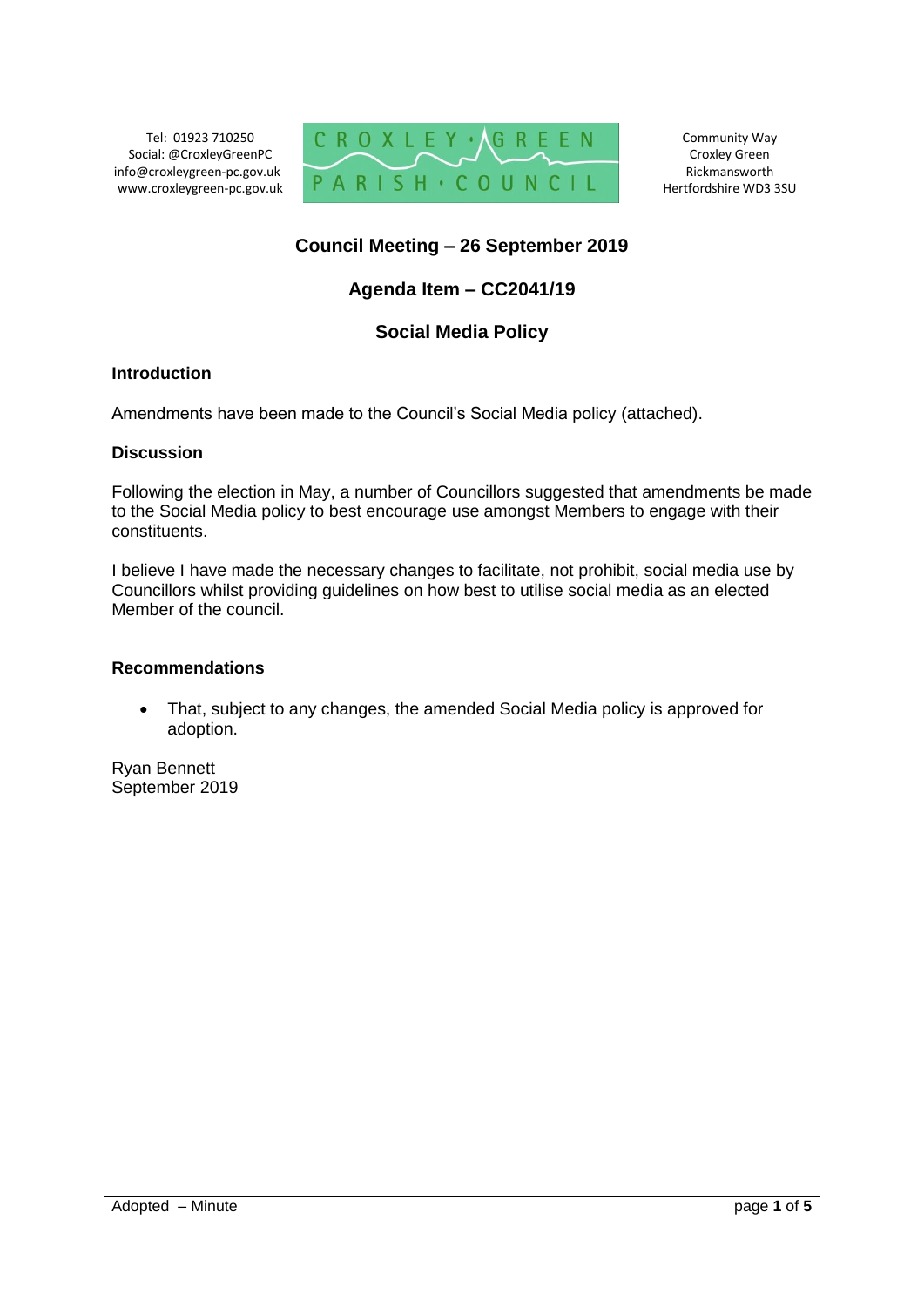

# SOCIAL MEDIA **POLICY** (DRAFT)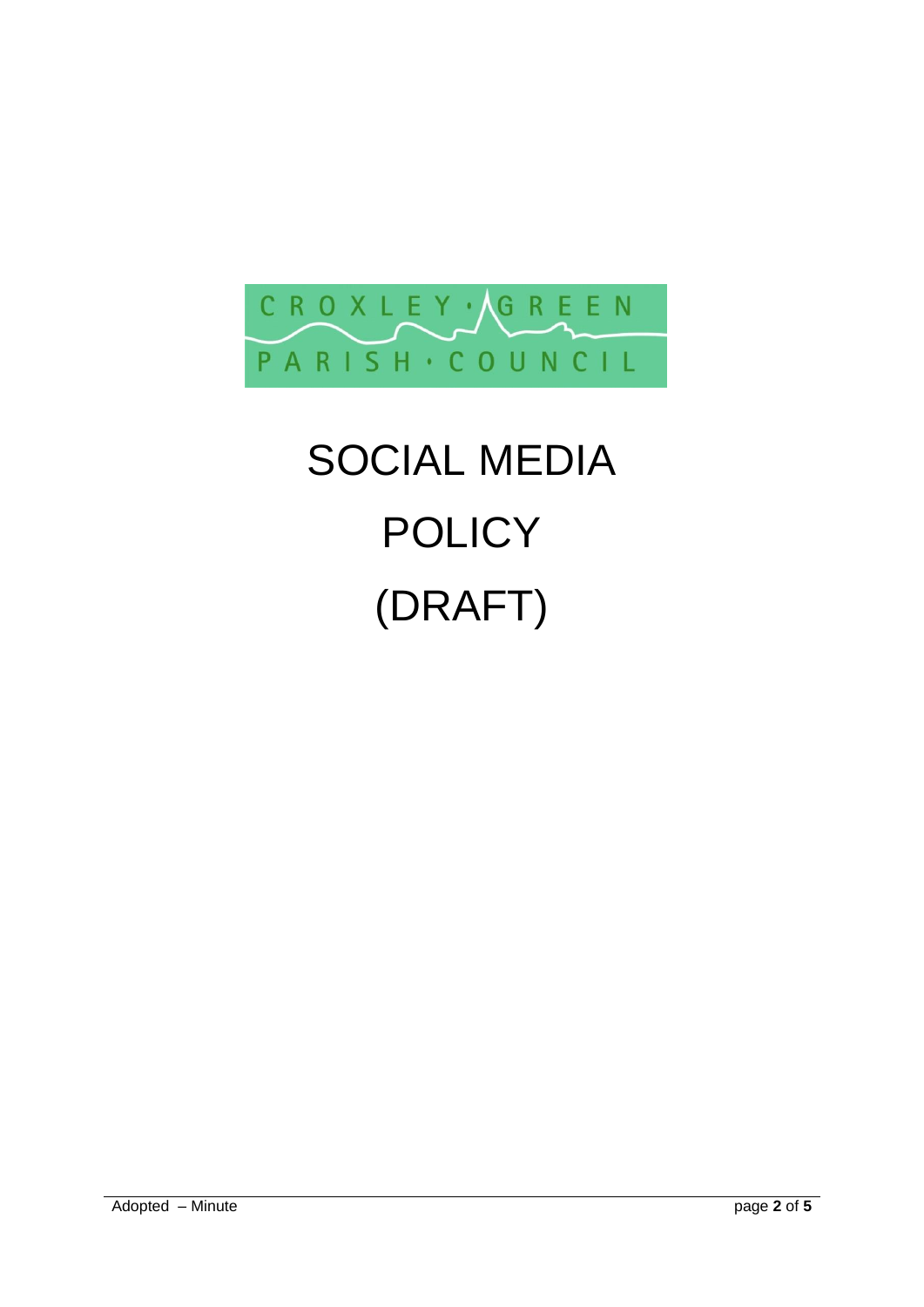## **1. POLICY STATEMENT**

Parish Councillors and staff are encouraged to use social media platforms to communicate and engage with the residents of Croxley Green effectively, responsibly, and in accordance with approved operational standards. Councillors equally have a responsibility to ensure that their private use of internet, social media and e-mail does not impact adversely on the council and its business or breach council code of conduct.

## **2. POLICY AIMS**

The key aims of the policy are to:

- Promote efficient and effective use of social media to best serve the residents of Croxley Green.
- Provide councillors with guidance on their responsibilities when using social media.
- Ensure that the Council's reputation is upheld and improved rather than adversely affected

## **3. SCOPE**

This policy applies to the use of social media in both Council and private use, acknowledging that there is often a 'blurring' of councillors' formal duties and their private activities.

Council Use: - Use for legitimate council business consistent with the duties and responsibilities of a councillor.

Private Use: - Private use in a councillor's own time which may have an impact on the council.

#### **4. SOCIAL MEDIA**

'Social Media' is the collective term commonly given to websites and web applications that are used to discuss, debate and share information online.

The Council has official Twitter, Facebook and Instagram accounts.

#### **5. LEGAL LIABILITY**

The Council may be held liable for any statements made as a result of a councillor's use of social media.

Defamation

 Communicating a defamatory statement about an individual either within, or outside, of the council. The council and the councillor personally could be sued for damages and criminal penalties could also apply.

Harassment and Discrimination

 Communication of offensive remarks, for example, the distribution of sexually explicit or offensive material relating to an individual's personal characteristics, perceived characteristics or those of someone connected to them as defined within equality legislation. These actions are capable of forming the basis of a complaint of harassment and bullying and liability can fall on both the council and the offending councillor.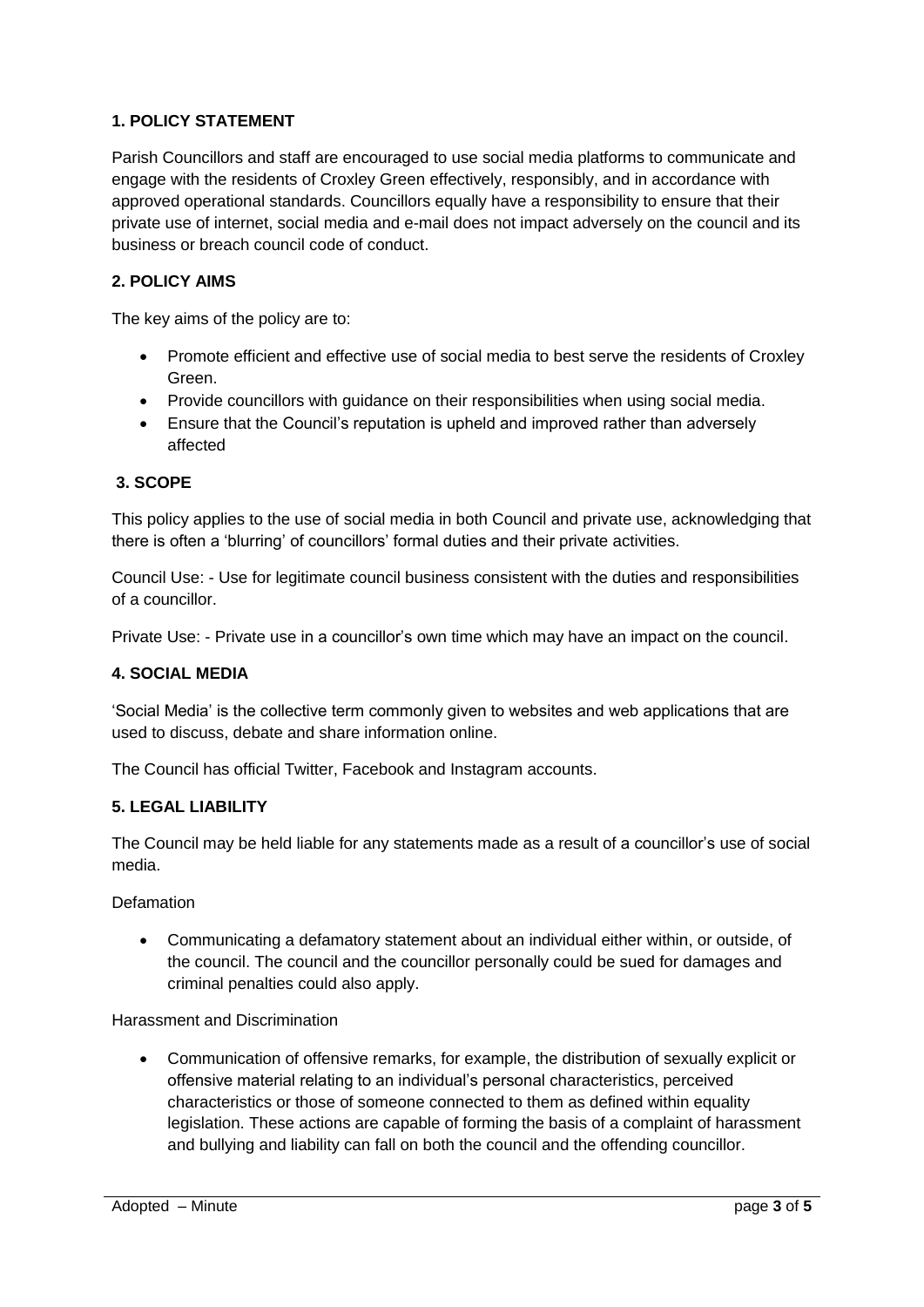## **6. BEST PRACTICE WHEN USING SOCIAL MEDIA FOR COUNCIL ACTIVITIES**

All Councillors are encouraged to use social media to help engage with the residents of Croxley Green.

When using social media, Councillors should:

- Remember that you are personally responsible for the content you publish on any form of social media.
- Never give out personal details of others such as home address and telephone numbers.
- Ensure that you handle any personal or sensitive information in line with the Data Protection Act.
- Comply with other Council policies when using social media.
- Show respect to all. You should be respectful of the Council, employees and councillors. Derogatory comments are always wrong.

If Councillors feel that they can offer an adequate response to questions about the Council on social media then they are encouraged to do so. Councillors can always recommend that an individual contacts the Parish Council office directly for further information.

If Councillors feel more comfortable creating a separate social media account for Council business, then they should contact the Clerk about setting one up using their council@ email address.

## **Parish Council Social Media Accounts**

The **official** Croxley Green Parish Council social media sites are set up and operated under the guidance of the Proper Officer, and should not be operated by councillors themselves.

## **7. PRIVATE USE OF INTERNET, SOCIAL MEDIA & EMAIL**

The council respects a councillor's right to freedom of expression when privately using the social media in their own time. Councillors should however, ensure that they do not inadvertently or otherwise engage in online conduct that could undermine their obligations as a Croxley Green parish councillor. Information posted on social media sites is in the public domain regardless of privacy settings. The author is responsible for the information posted and is legally liable for any breach or omission arising from his/her actions.

## *If commenting on social media, on a matter which may impact or be associated with Croxley Green Parish Council, councillors must make it clear that they are not commenting in an official capacity and that the views expressed are their own and do not necessarily reflect the views of the Council.*

Should councillors become aware of negative or disparaging remarks about the council or its services, they should inform the Proper Officer.

Councillors should be aware that colleagues, residents and third parties often have access to the material they may post on social media and as such this should be kept in mind when publishing information online that can be viewed by more than friends and family.